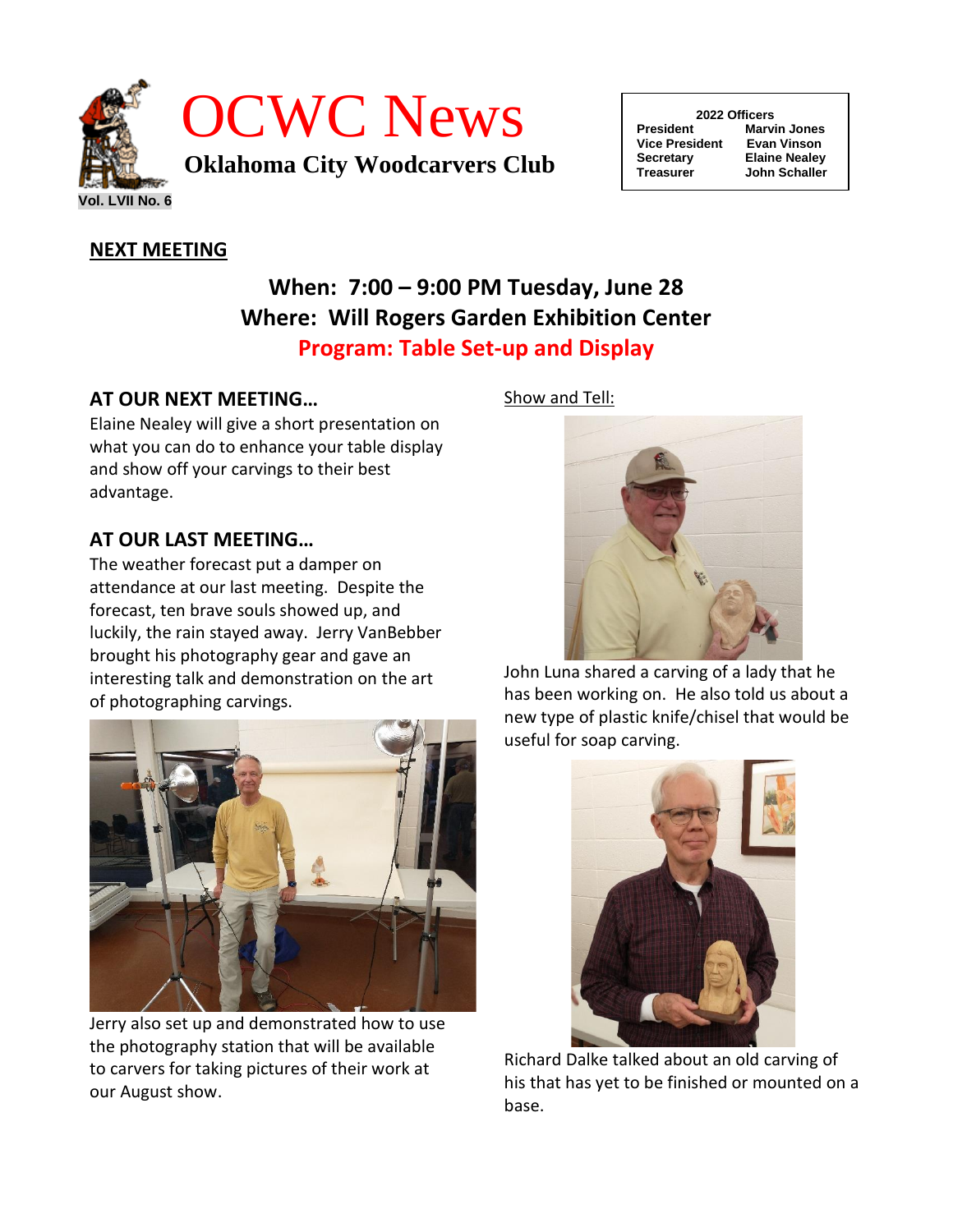

Keith Newark told us about his nighttime scene.



Jay Allen talked about the joy of carving this miniature of a larger flat plane carving that he had once done.

### **NOTES FROM THE PRESIDENT**

Something new to think about, Oklahoma State Fair Registration of items to be judged at the fair in September is from July 1 - August 15. It is free sign-up during this time. Check out the Woodcarving and Woodburning Divisions under Creative Arts Program of the Fair.

Please continue to sign-up for your show table and Volunteer Duties for the Aug. 12th show. Early sign-up is important so room layout can be determined.

Thanks to those who bring "Show and Tell" items to our monthly meetings.

## **NEW MEMBERS**

We'd like to extend a warm welcome to our newest member, Rory McCallister of south Oklahoma City.

# **OCWC CAPS & SHIRTS**

Caps and shirts with our club's name and logo embroidered on them can be ordered through John Amicon.

Tee-Shirt with Club Name and Logo \$15.00 Plain Tee-Shirt \$5.00 Caps with club logo:

| Regular Solid Top | \$16.50 |
|-------------------|---------|
| Regular Mesh Top  | \$20.50 |

The shirts come in your choice of black, red, royal blue, or sport gray. Sales tax will be added to your order. John can be reached by phone at 405-830-5634 or by email at [j.amicon@cox.net.](mailto:j.amicon@cox.net)

# **ONLINE RESOURCES**

### **WEBSITE**

**For various information about upcoming events, carve-in locations, links to other sites, and more, please visit our club's website at [www.okcarver.org](http://www.okcarver.org/)**

### **The Woodcarving Academy**

[https://woodcarvingacademy.com.](https://woodcarvingacademy.com/) To find instructional videos by well-known carvers, click on the "videos" tab. You can also access their websites via the "Links" tab on our club's website, or by following this link, [http://okcarver.org/links.](http://okcarver.org/links)

### **OCWC Facebook Page**

Please visit our club's Facebook page at [https://www.facebook.com/groups/21751354](https://www.facebook.com/groups/217513548580943/) [8580943/](https://www.facebook.com/groups/217513548580943/) 

# **CARVE-INS & MORE**

### **Potential Carving Classes**

Evan Vinson has been working hard to line up a few carving classes for us. We will need to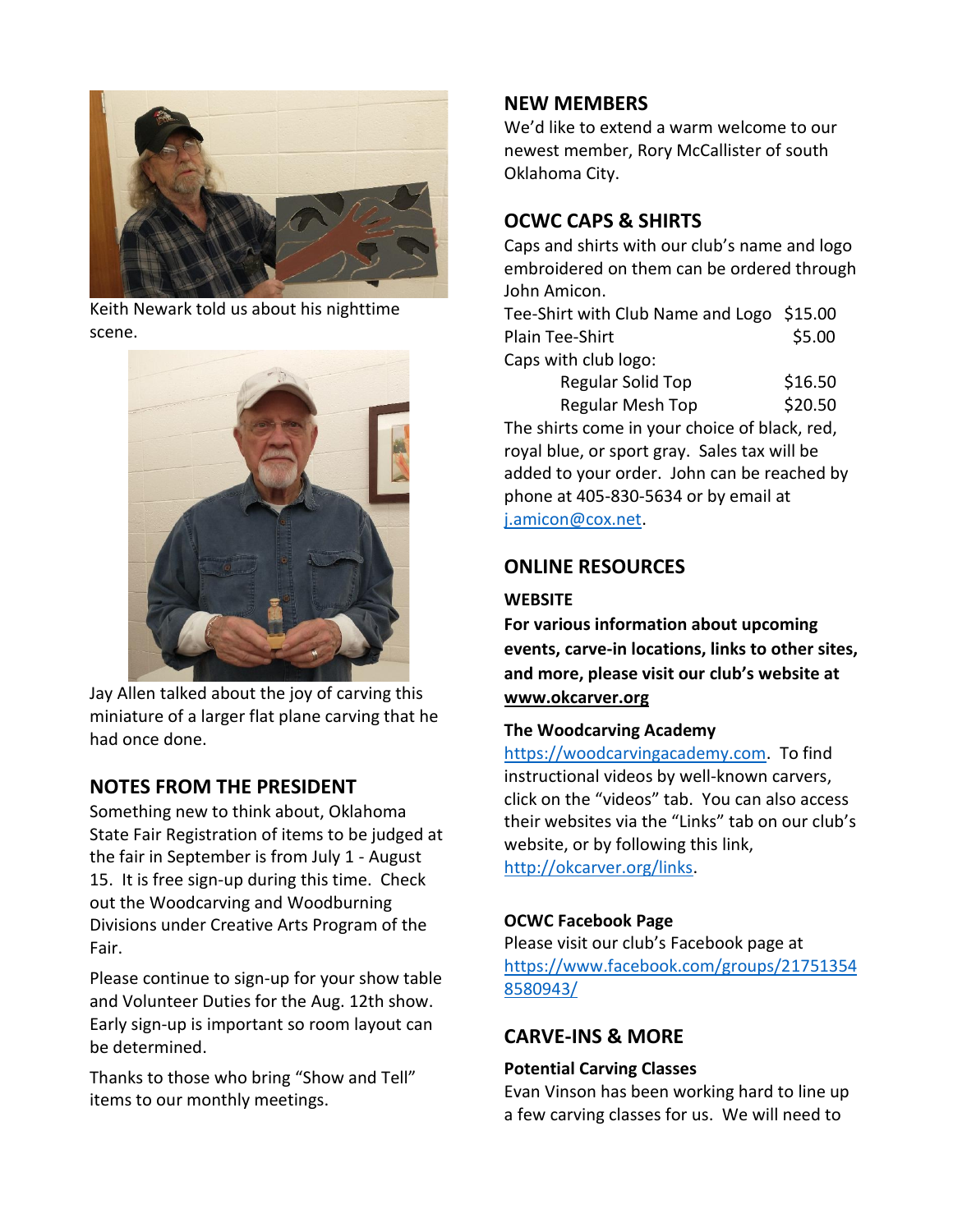have a minimum of  $8 - 10$  people sign up for each of these classes before we can make a firm commitment. Please let Evan know if you would be interested in signing up for any of the following classes:

- Phil & Vicki Bishop (caricature)
- Al Vigil (chip carving)

• Alec LaCasse (cottonwood bark) If there are any other ideas for classes that you would be interested in attending, please contact Evan at 405-250-7692.

#### **Roger Stegall Class**

H&H Shooting Sports/Gun Range Off I-40 & Meridian at 400 Vermont Ave., Oklahoma City July 28 – 30, 2022 8:00 AM – 4:00 PM The cost of the class will be \$180. There is an

additional charge for roughouts.

#### **Payment must be made in advance by July 1st . THIS CLASS IS FULL, but there is a waiting list.** From Evan Vinson:

"Park in the rear of the building near the neon green dumpster and nice, elaborate handicapped ramp. We have to eat the diner's food as payment for the room. They will have water and coffee available, but we are allowed to bring our preferred drinks for our days in the classroom  $-$  just no food."

"Feel free to contact me with any questions you have that are unanswered. Enjoy the class! Let the chips fall where they may." You can visit Roger's website at [https://stegallcarvings.org/.](https://stegallcarvings.org/)

#### **Debbe Edwards Class**

H&H Shooting Sports/Gun Range Off I-40 & Meridian at 400 Vermont Ave., Oklahoma City August 3 – 5, 2022 8:00 AM – 4:00 PM The cost of the class will be \$180, and roughouts will range from \$18 to \$45. We will be required to eat at H&H's diner, but we can bring drinks with us.

### **Payment must be made in advance by July 1st . THIS CLASS IS FULL, but there is a waiting list.** Please check out Debbe's website at <https://www.debbeedwards.com/> to see some of her truly amazing work!

#### **Randy Landen Class**

Enough people have signed up for Randy Landen's class to make it happen. Evan Vinson is currently working with Randy to determine when and where it will take place.

#### **Eastern Oklahoma Woodcarvers Show**

Broken Arrow August 12 – 13 The Tulsa Show will take place on the second Friday and Saturday of August.

#### **CARVE-INS:**

**Woodcraft** 9301 N May Ave Saturdays, 9:00 am – noon Contact store at 405-748-8844

#### **Will Rogers Senior Center**

**Beginners and More Class/Carve-in** Senior Center at Will Rogers Park Tuesdays, 1:00 – 3:00 pm Instructors are John Luna and Clyde Fosdyke. Contact John Luna at 405-919-7103

#### **Yukon Senior Center**

**The hours have changed for the summer! For \$2 you can eat there at noon and then carve the rest of the afternoon.**

Robinson Activity Center Highway 66 & Mustang Rd. Mon., Tues., Wed., & Fri., noon – 4:00 PM Contact Earl Feese at 620-629-3479

# **Edmond Senior Center**

Mitch Park near Santa Fe & Covell Rd (206<sup>th</sup> St) Thursdays, 12:30 – 3:00 pm Contact DJ Boyce at 405-341-1111

### **Church of the Epiphany**

7336 W Britton Rd (Enter on the west side of the church.) Thursdays, 9:00 am – noon Contact John Hale at 405-283-0057